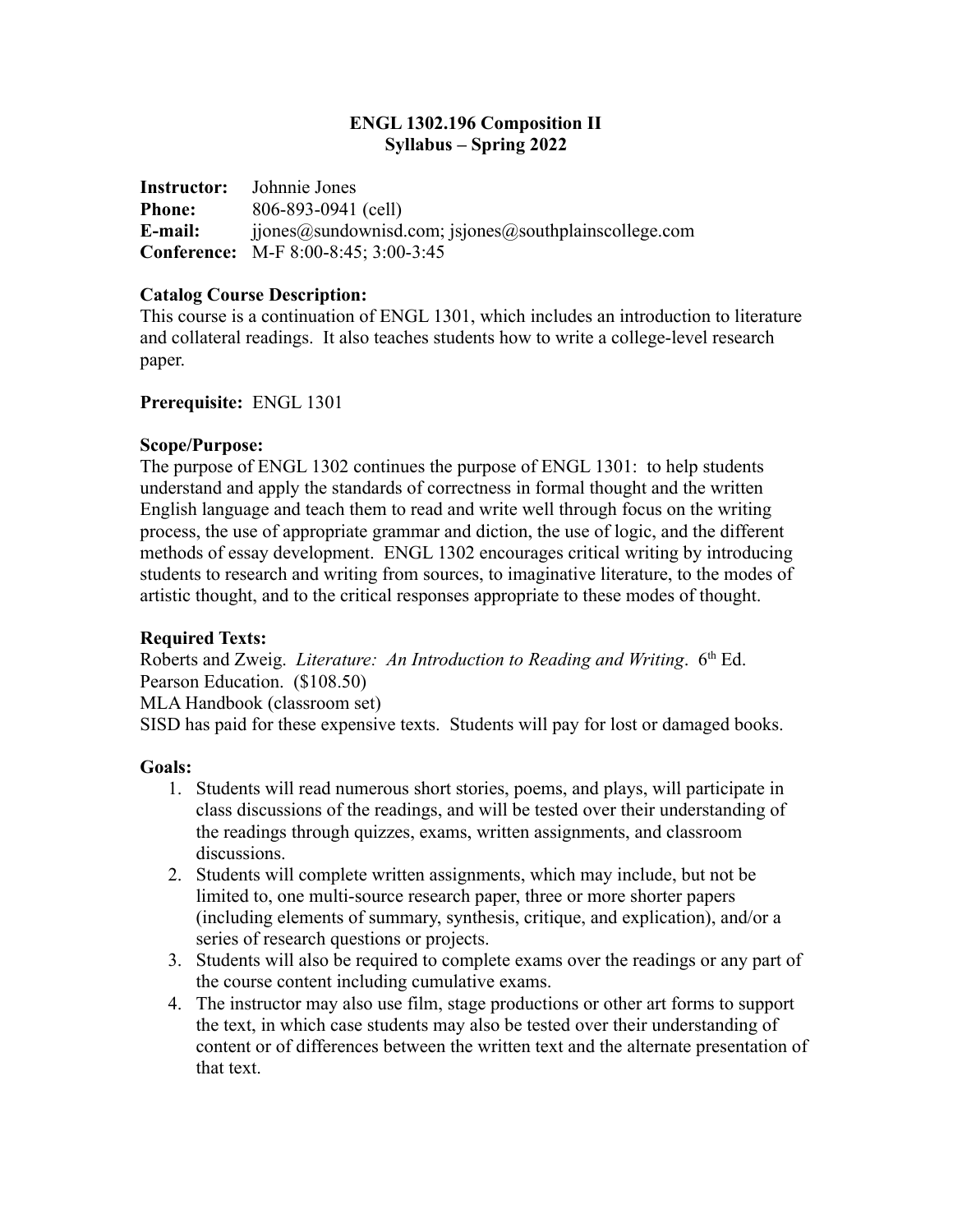# **Core Objectives Addressed:**

Communications skills—to include effective written, oral, and visual communication Critical thinking skills—to include creative thinking, innovation, inquiry and analysis, evaluation and synthesis of information

Teamwork—to include the ability to consider different points of view and to work effectively with others to support a shared purpose or goal

Personal Responsibility—to include the ability to connect choices, actions, and consequences to ethical decision-making

# **Instructional Objectives:**

Upon completing the course, the student will have written a multiple source paper and at least three analytical papers in MLA style which demonstrate the ability:

- 1. to practice and refine the skills of expository and argumentative writing already developed in English 1301;
- 2. to understand the major elements of literature as these are highlighted throughout the course;
- 3. to apply critical thinking to the study of literature and to write essays which demonstrate that critical thinking, such as summary, paraphrase, synthesis, and single-source assignments;
- 4. to use a library for research purposes;
- 5. to research and write an accurately documented paper;
- 6. apply the principles of the writing process in tailoring sentence structure, tone, diction, overall style, and mode to fit both the assignment and audience in order to promote coherence and effective communication;
- 7. apply the principles of logic to the writing in order to make its communication more efficient, coherent, and powerful;
- 8. apply the principles of unity and coherence in order to help the writing be focused and promote more effective communication;
- 9. apply the principle of parallelism in order to make the writing more coherent, logical, structured, and easily read and understood;
- 10. write essays in American English in order to follow the writing process regarding the style requirements of academic writing;
- 11. understand and apply the grammatical and mechanical elements of writing in order to promote effective and powerful communication;
- 12. be able to analyze a student's own work or a classmate's work and to determine if revisions are needed for the work to fit the assignment, be better developed, or communicate more effectively, and then to convey this in writing to the writer.

# **Course Requirements and Policies:**

- 1. Be on time and regularly attend class.
- 2. Be responsible for the learning process, including preparation for class such as reading and homework; participate in class discussions, including asking relevant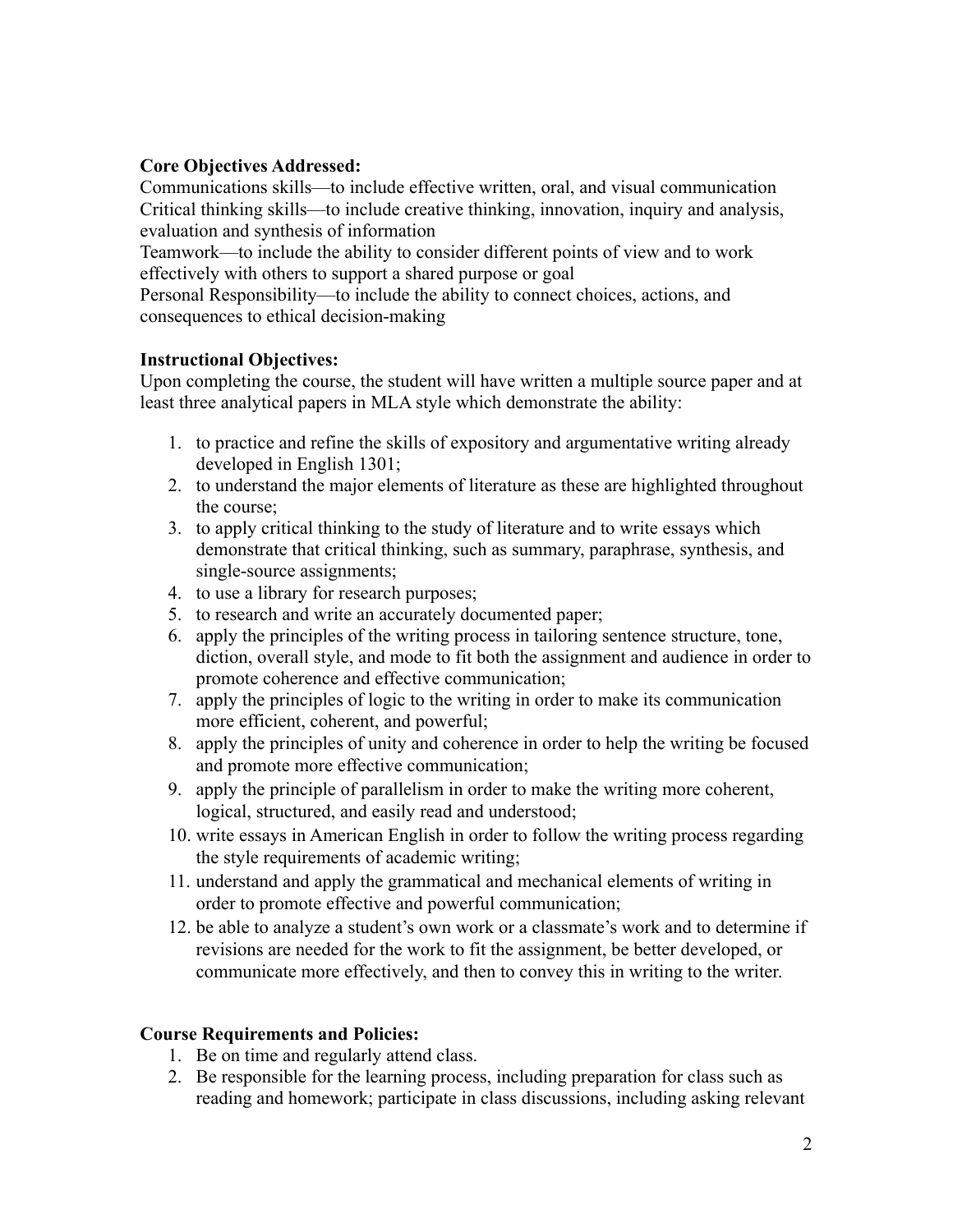questions; collect from the instructor assignments and/or notes if you are absent; and accept responsibility for not understanding an assignment or failing an assignment.

- 3. Be responsible for having an appropriate attitude and for using appropriate language for an academic environment; avoid condescending, inflammatory, or profane rhetoric whether verbal or written.
- 4. Maintain respectful behavior toward instructor and classmates in order to contribute to the atmosphere necessary for learning.
- 5. Act courteously to others, especially by not becoming a distraction in class.
- 6. Submit all assignments in accordance with due dates, formats, and requirements. All tests and quizzes must be completed **in this classroom**, and all papers must be submitted **in this classroom**. Work is due when or before class begins whether you are present or absent.
- 7. Avoid all forms of cheating and plagiarism on all assignments including improper collaboration. Students will earn a zero for plagiarized work and may be removed from the course.
- 8. Ask questions when something is unclear. You are responsible for your own learning.
- 9. Dual Credit English Language Arts students will not be allowed to audit another language class or take a content mastery class for language.
- 10. Students that make below a face value grade of 70% (without the ten points added) the first six weeks grading period will be removed and placed in the corresponding regular course.
- 11. Students making below a face value grade of 70% (without the ten points added) in any succeeding six weeks grading period will be placed on probation for the remainder of the school year.
- 12. If a student's grade falls below a face value of 70% (without the ten points added) for a second time, a student will be removed for the remainder of the year and placed in a corresponding regular course.
- 13. Any student that falls below 70% (without the ten points added) at semester in an honors course will be placed in the corresponding regular course.

# **Grading Policy:**

| Tests/Essays     | 70%    |
|------------------|--------|
| Homework/Quizzes | $30\%$ |

Students who have obviously read all assignments, contributed to classroom discussions consistently, adhered to MLA style in their papers, and have zero absences may have one (1) point added to their final semester averages. Caution: do not expect to score 68.5 and pass the course with a 70; anyone with a D has not exhibited the required behaviors to earn the additional point.

| $A/90-100$ | Superior     |
|------------|--------------|
| $B/80-89$  | Good         |
| $C/70-79$  | Average      |
| $D/60-69$  | Poor         |
| F/below 60 | Unacceptable |
|            |              |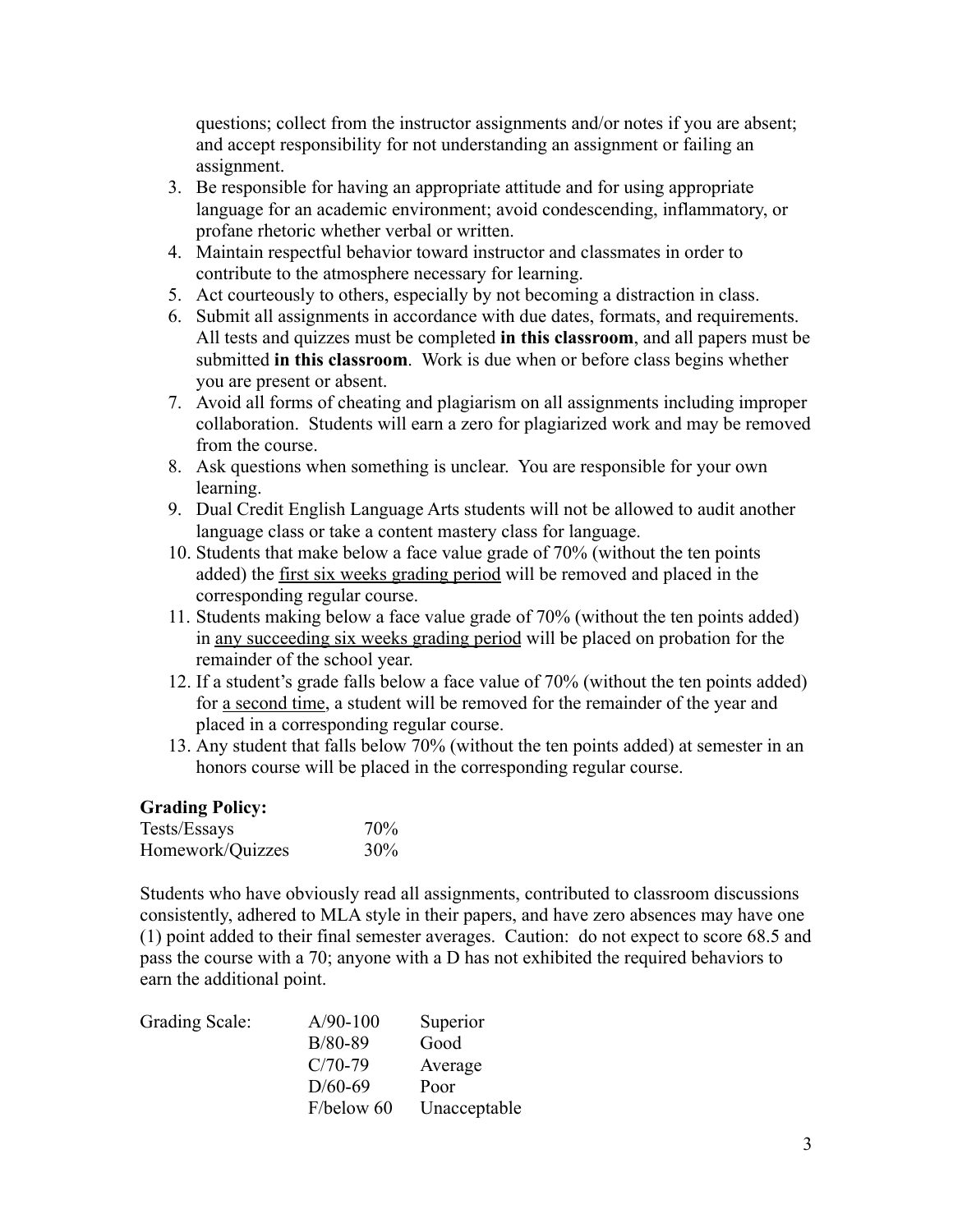Because this is a college course, students will be required to take the semester exam. In this course, the semester exam is one of the required essays. All assignments must be completed and turned in on (or prior to) the due date *during this class period* before a student will receive credit. Failure to submit any single assignment will result in a student scoring an F for the semester. Late work will earn a grade of zero.

## **Evaluation Standards**

Essays and writing assignments will be evaluated according to the following criteria: (1) accuracy of content, (2) use of the conventions of standard grammar, (3) use of the appropriate method of development for the assignment, (4) use of the principles of unity and coherence, and (5) use of logical, factual arguments to advance the thesis of the assignment. Specific assignment requirements will be announced as necessary.

#### **Research Paper Requirements**

The research paper may be an analysis of a short story(ies) and will be six-to-eight full pages in addition to the works cited pages. The essay may also be a comparative analysis of a short story and a poetry, drama, or novel selection. All topics must be generated from the course content and be approved by the instructor beforehand. The paper must include scholarly research (correctly documented), strong, specific analysis, and use MLA style. Research papers not following these requirements will, at the very least, receive a letter-grade deduction.

#### **Homework and Quizzes:**

Homework will be assigned each class period. Students with questions regarding homework assignments should see me before or after class and/or may make an appointment. Reading quizzes will be given at the beginning of each class period; reading the assigned homework is crucial to success. Students are responsible for all assignments, whether in attendance or not at the time the assignments are given. Work must be completed before an absence or before school as soon as the student returns to if that is not possible. Missed work will not be completed during the regular class period.

#### **Attendance Policy:**

In the event of unplanned absences due to illness or emergency, students, not parents, are still responsible for meeting with the instructor and completing assignments on time or before class. You must also come in to make up missed time; either you can make arrangements to come by at a time convenient for you, or I can assign tutorials/zero hall if that works better. *On time* for assignments is when the class is in session. For school-sanctioned absences, students must meet with the instructor and must submit work on or before the due date. The *due date* is during the scheduled class period. This is a college course for which you are receiving double credit; late work will earn a grade of zero. Attendance is critical to success in the course. **Sleeping in class will count as an absence…sleepers will be moved to local credit English.** Four absences per semester are allowed but NOT recommended. Upon your fifth absence (except in cases of documented extreme circumstances as determined by the professor), you will be withdrawn from the course with a grade of X or F. If you are withdrawn from the course,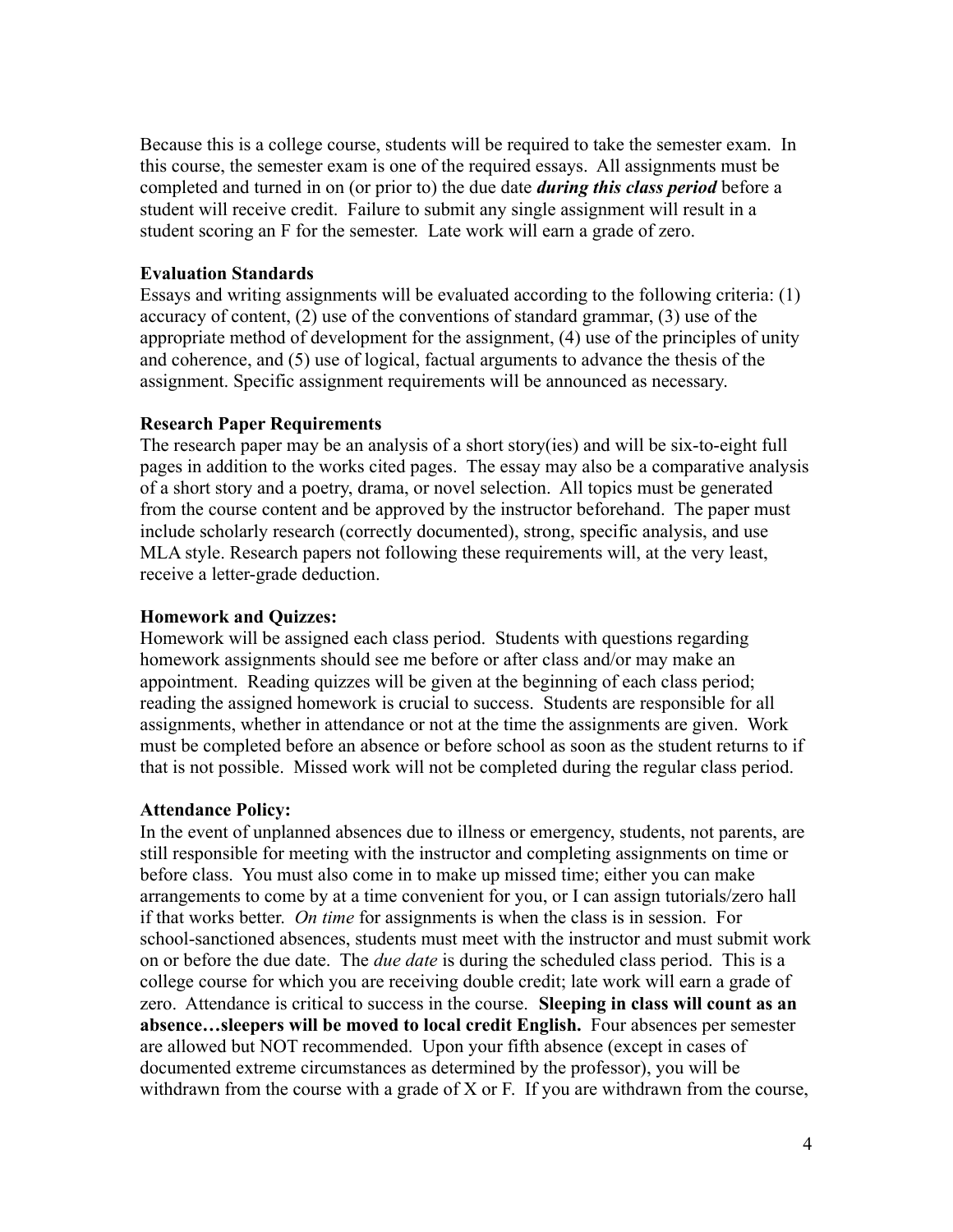you are financially responsible for the course tuition and fees. "Whenever absences become excessive (for ANY reason), and, in the instructor's opinion, minimum course objectives cannot be met due to absences, the student will be withdrawn from the course" (*SPC General Catalog*).

# **Academic Integrity—Plagiarism and Cheating:**

"It is the aim of the faculty of South Plains College to foster a spirit of complete honesty and a high standard of integrity. The attempt of any student to present as his or her own any work which he or she has not honestly performed is regarded by the faculty and administration as a most serious offense and renders the offender liable to serious consequences, possibly suspension" (*SPC General Catalog*). "Complete honesty is required of the student in the presentation of any and all phases of course work. This applies to quizzes of whatever length as well as to final examinations, to daily reports and to term papers" (*SPC General Catalog*). Students should consult the *General Catalog* online for the college's detailed policies on plagiarism and cheating. Failure to comply with these policies will result in an F for the assignment and can result in an F for the course if circumstances warrant.

Plagiarism violations include, but are not limited to, the following:

- 1. Turning in a paper that has been purchased, borrowed, or downloaded from another student, an online term paper site, or a mail order term paper mill;
- 2. Cutting and pasting together information from books, articles, other papers, or online sites without providing proper documentation;
- 3. Using direct quotations (three or more words) from a source without showing them to be direct quotations and citing them; or
- 4. Missing in-text citations.

Cheating violations include, but are not limited to, the following:

- 1. Obtaining an examination by stealing or collusion;
- 2. Discovering the content of an examination before it is given;
- 3. Using an unauthorized source of information (notes, textbook, text messaging, internet) during an examination, quiz, or homework assignment;
- 4. Entering an office or building to obtain unfair advantage;
- 5. Taking an examination for another;
- 6. Altering grade records;
- 7. Copying another's work during an examination or on a homework assignment;
- 8. Rewriting another student's work in Peer Editing so that the writing is no longer the original student's;
- 9. Taking pictures of a test, test answers, or someone else's paper.

#### **Students with Disabilities:**

Students with disabilities, including but not limited to physical, psychiatric, or learning disabilities, who wish to request accommodations in this class should notify the office early in the semester so that the appropriate arrangements may be made. In accordance with federal law, a student requesting accommodations must provide acceptable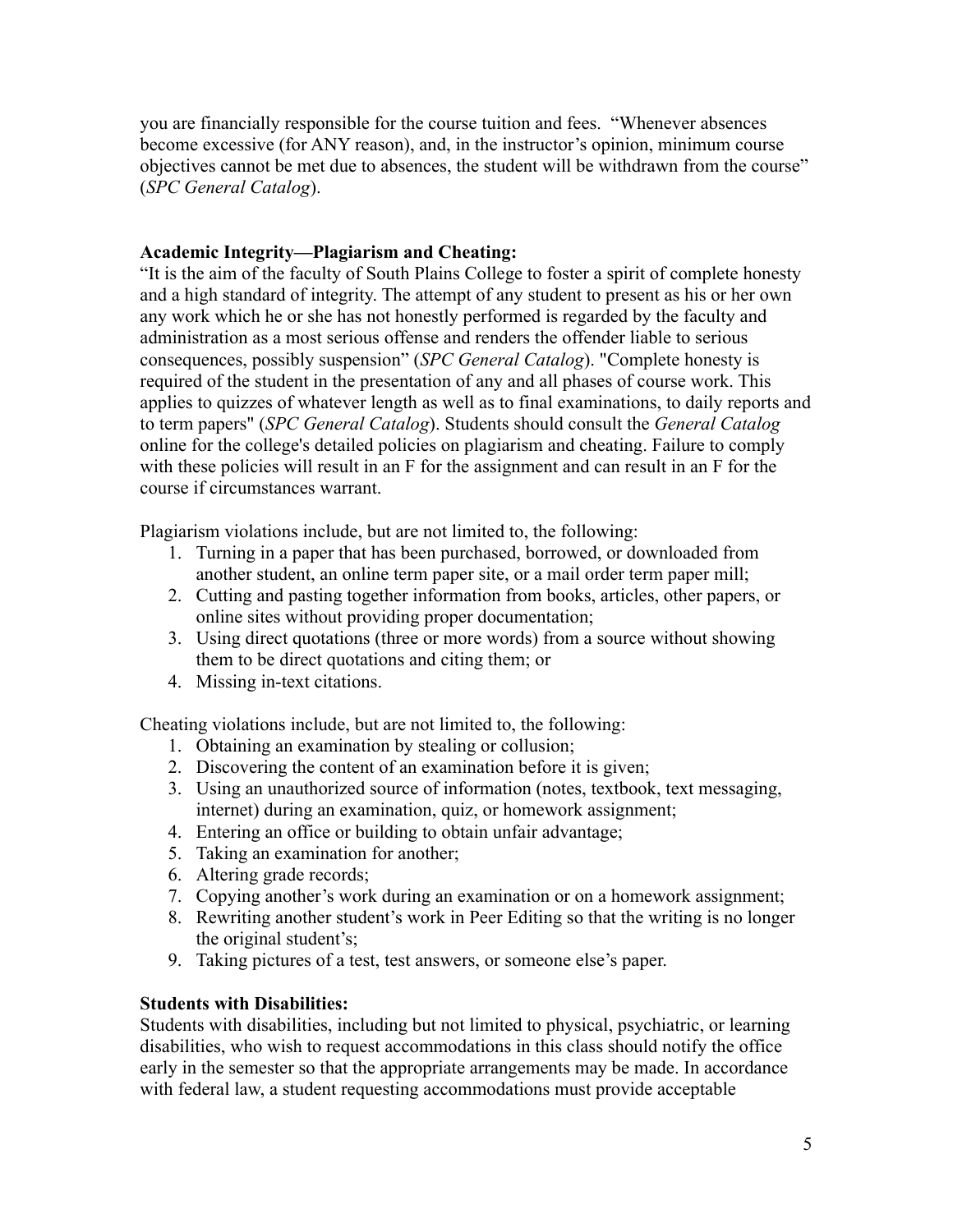documentation of his/her disability to the appropriate department. For more information, visit with the counselor or principal.

## **Statement of Nondiscrimination:**

It is the policy of this instructor not to discriminate on the basis of age, color, disability, ethnicity, gender, national origin, race, religion, sexual orientation, or veteran status.

## **Statement of Diversity:**

In this class, the instructor will establish and support an environment that values and nurtures individual and group differences and encourages engagement and interaction. Understanding and respecting multiple experiences and perspectives will serve to challenge and stimulate all of us to learn about others, about the larger world, and about ourselves. By promoting diversity and intellectual exchange, we will not only mirror society as it is, but also model society as it should and can be.

## **CAUTION:**

**English 1302 is a freshman-level college course for which the SPC English department determines the content. Some readings contain adult language and subject matter. Students who are not yet ready for mature, college-level content should consider carefully before continuing with this course.**

**The instructor reserves the right to modify the course syllabus and policies, as well as notify students of any changes, at any point during the semester.**

**All assignments/dates are subject to change. Students will be given adequate notification when changes occur. Students not in class when changes are announced remain responsible for gathering the information from the professor.**

# **ENGL 1302 Outline (Tentative)**

#### **Section 1: The Short Story, Part I**

This section of the course will cover reading quizzes over each story, a number of story analyses including peer discussions, and a major exam over the stories.

#### **Introduction to the Short Story**

Poe **Bierce** Faulkner Jackson **Welty** Flannery O'Connor **Steinbeck** Porter O'Brien Glaspell Silko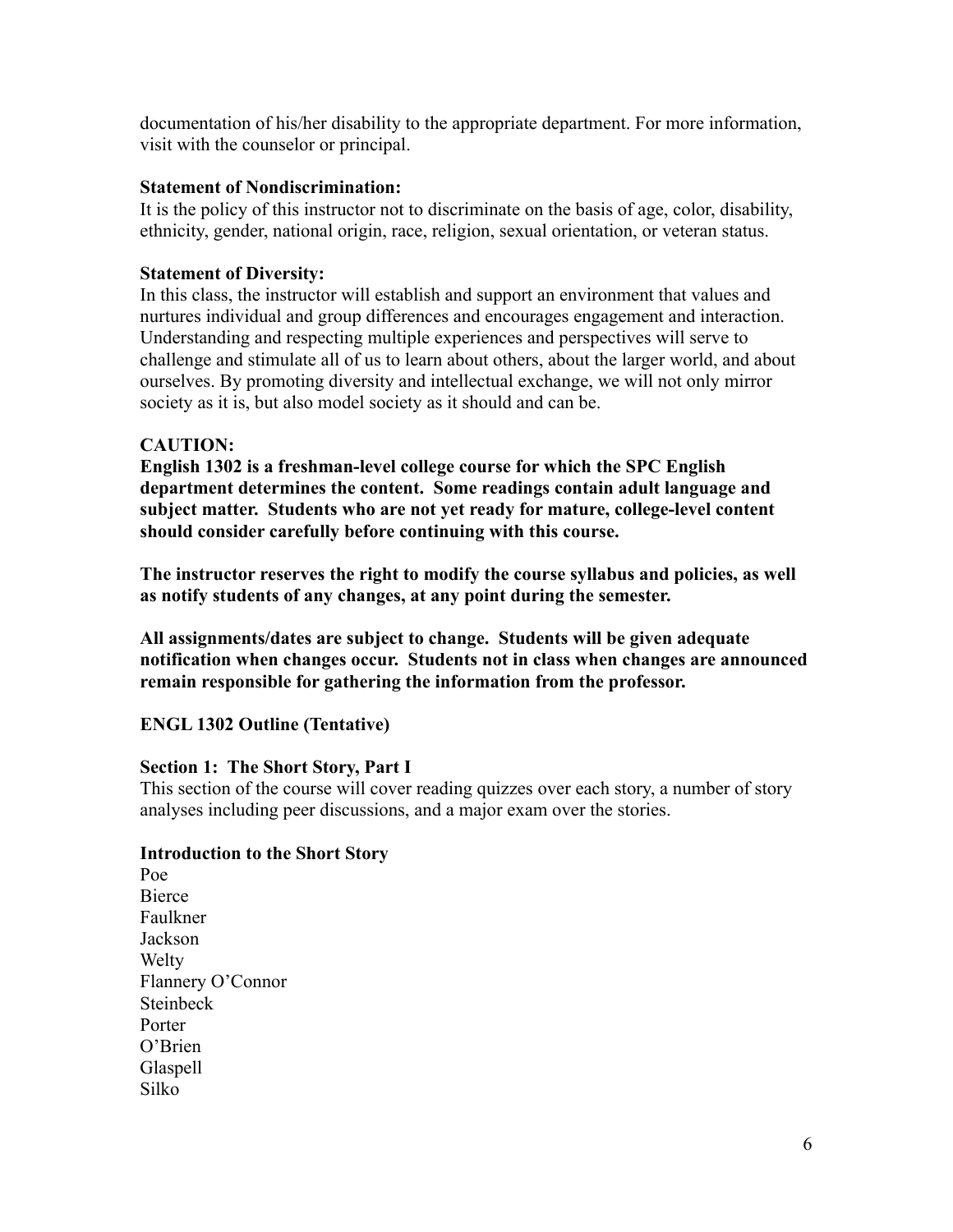Chopin Hemingway Hawthorne Gilman Lawrence Bambara Walker Updike Maupassant Frank O'Connor **Exam One: Short Story I**

# **Section 2: Documentation and the Research Paper**

This section of the course will cover research and the writing of a multiple-source paper based on that research. Research will be conducted on one or more of the works from the authors students read. Documentation exercises due dates and the major research paper due dates will be assigned in advance with appropriate lengths of research time and discussion.

## **Section 3: Poetry**

This section of the course will cover reading quizzes over each poem, a number of analyses of selected poems including peer discussions, and a major exam over the poems and relevant terminology.

#### **Introduction to Poetry**

Poe Browning Dickinson Frost Shakespeare Blake Wordsworth Owen Keats Plath cummings Roethke Thomas Marvell Carroll Levertov Robinson Bishop Coleridge Lowell Lux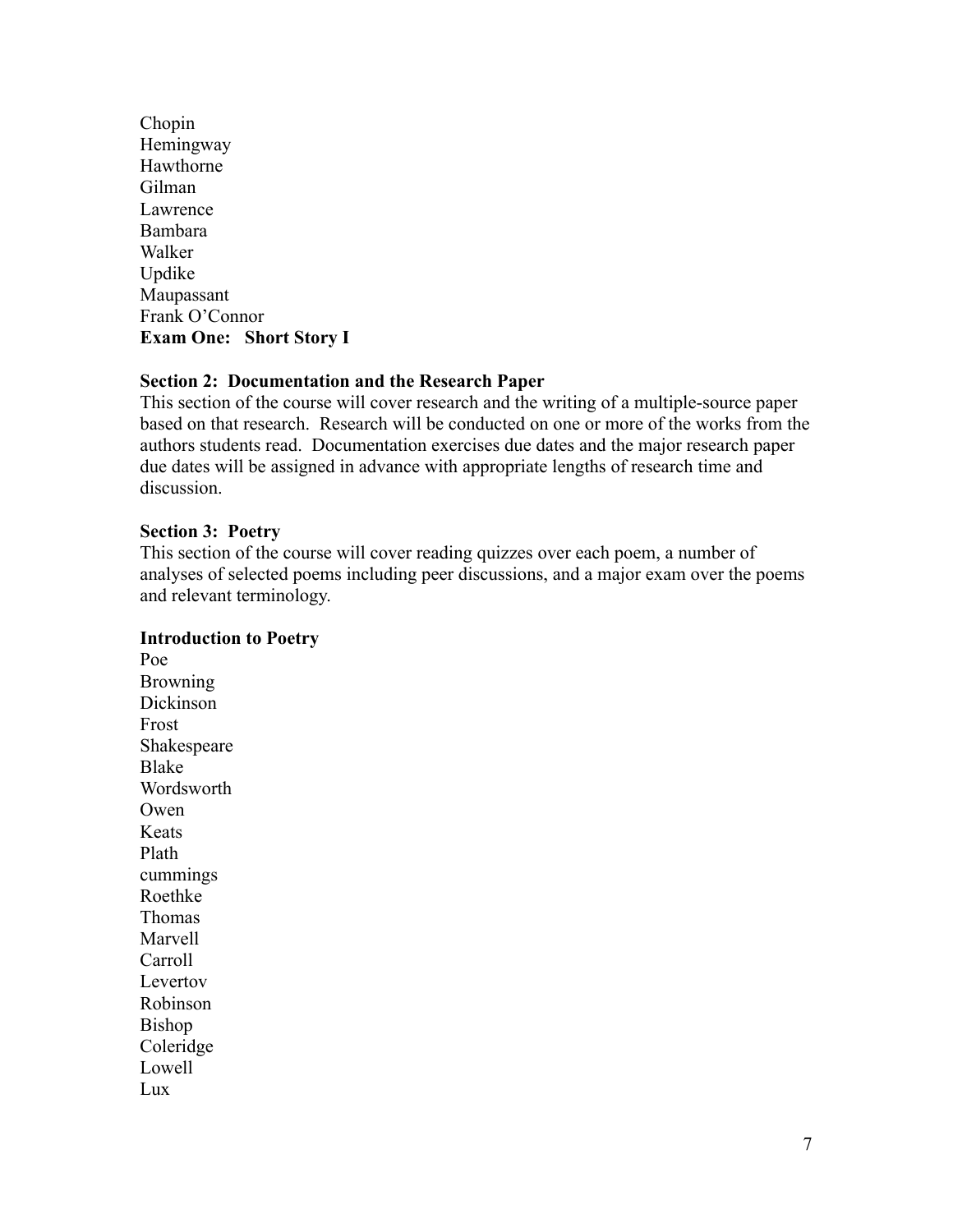Neruda Wojahn Whitman Wyatt Quasimodo Tennyson Collins Milton Wilbur **Yeats** Auden Borges Browning Housman Momaday Rich Parker Sandburg Sassoon Serotte Sexton **Exam Two: Poetry**

#### **Section 4: The Short Story, Part II**

This section of the course will cover reading quizzes over each story, a number of story analyses, and a major exam over the stories.

Selections will include authors from Section 1.

## **Exam Three: Short Story II**

#### **Section 5: Drama**

This section of the course will cover reading quizzes over each play, a viewing of one of the plays, and a major exam over the plays.

#### **Introduction to Drama**

Glaspell Hwang O'Neill Sophocles Miller Chekhov Wilson Ibsen **Exam Four: Drama**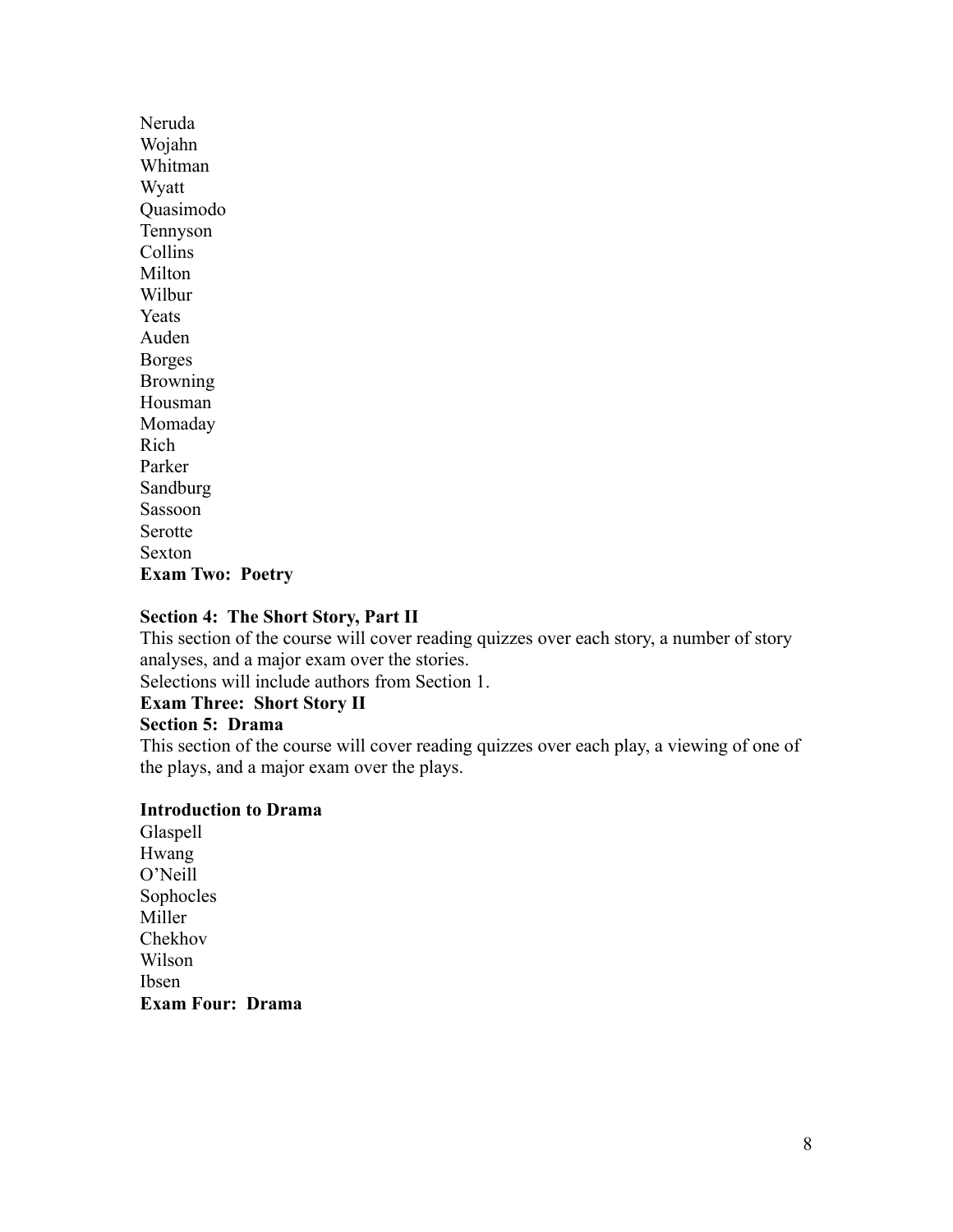# **Essay Rubric:**

# **"A" Essay (Superior)**

To earn an "A," a paper meets all of the criteria below:

- 1. The paper fulfills all the basic requirements of the assignment (for example, topic, purpose, length, format).
- 2. **Unity:** The paper states a clear thesis, all topic sentences strongly support the thesis, and body paragraphs are unified around their topic sentences. The essay conveys a clear purpose and is tailored to a distinctive audience.
- 3. **Support**: Body paragraphs contain abundant, fresh details and examples that provide specific, concrete, logical evidence. If sources are required, the paper accurately integrates and correctly documents credible source material to add insight, sophistication, and complexity to the paper's ideas.
- 4. **Coherence:** The organization of the paper is excellent and logical (emphatic order, chronological order, etc.), transitions are sophisticated, and the paper exhibits mastery of basic components (introduction, conclusion, and body paragraph structure).
- 5. **Sentence Skills:** The paper contains no major errors (fragment, fused sentence, comma splice, subject-verb agreement, pronoun reference or agreement, verb form) and is virtually free of other grammar, spelling, wrong word, punctuation, mechanical, or point of view errors. Word choice and sentence variety (simple, compound, complex) are effective and powerful.

# **"B" Essay (Strong)**

To earn a "B," a paper meets all of the criteria below:

- 1. The paper fulfills all the basic requirements of the assignment (for example, topic, purpose, length, format).
- 2. **Unity:** The paper states a clear thesis, all topic sentences directly support the thesis, and body paragraphs display unity. The essay conveys good awareness of purpose and audience.
- 3. **Support**: Body paragraphs are well-developed with specific details, examples, and sound logic. If sources are required, the paper accurately uses and correctly documents credible source material to supplement its ideas.
- 4. **Coherence:** The organization of the paper is clear and helpful, transitions are helpful, and the paper exhibits strong basic components (introduction, conclusion, and body paragraph structure).
- 5. **Sentence Skills:** The paper contains no more than two major errors (fragment, fused sentence, comma splice, subject-verb agreement, pronoun reference or agreement, verb form) and very few other grammar, spelling, wrong word, punctuation, mechanical, or point of view errors. Word choice and sentence variety are strong.

# **"C" Paper (Acceptable)**

To earn a "C," a paper meets all of the criteria below:

- 1. The paper fulfills all the basic requirements of the assignment (for example, topic, purpose, length, format).
- 2. **Unity:** A thesis is stated but may lack a strong claim or be obvious or predictable; topic sentences adequately support the thesis. One error in paragraph unity may occur. The essay's purpose and audience are adequately conveyed.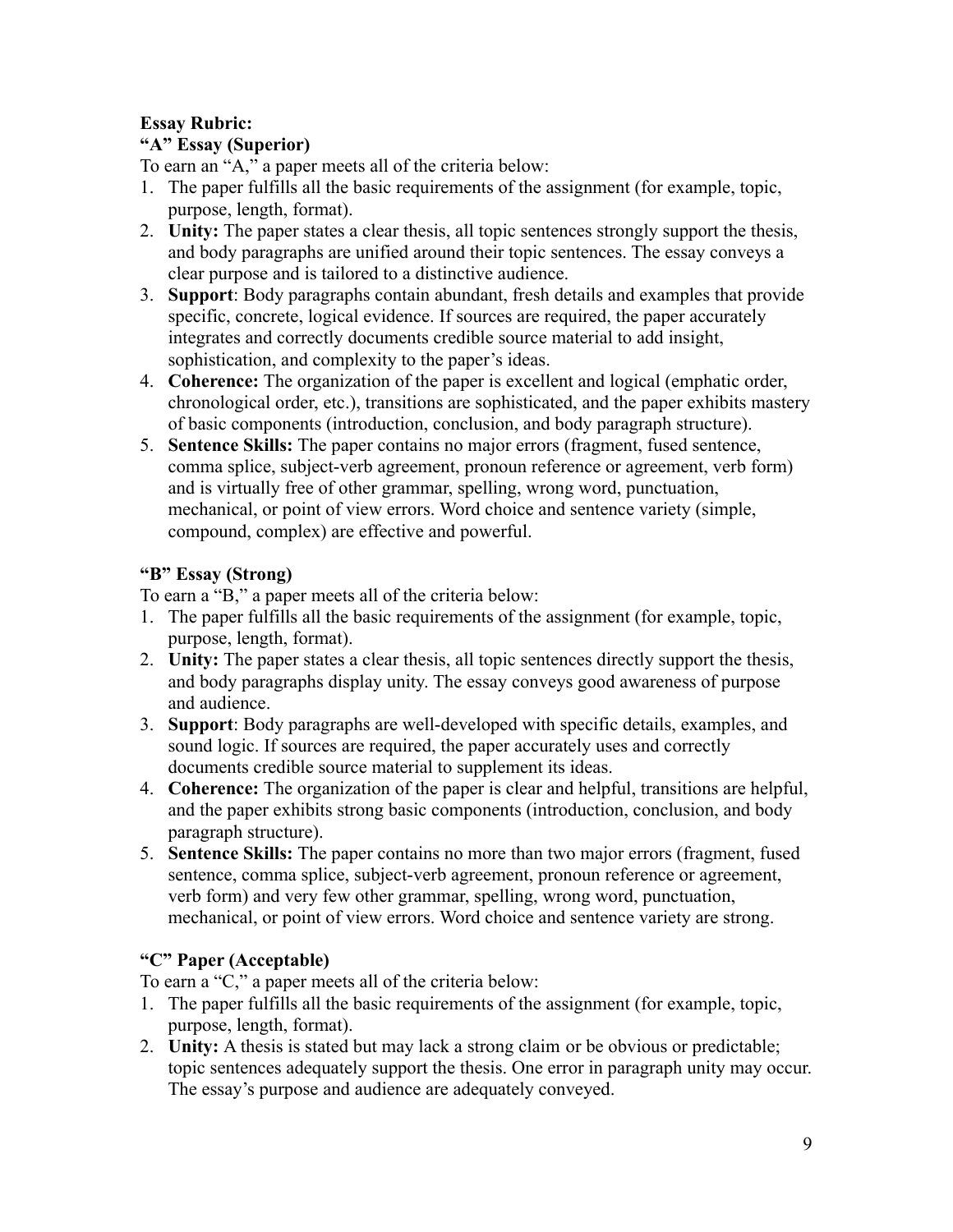- 3. **Support**: Body paragraphs contain relevant details or logical reasons but need more specific examples/evidence. If sources are required, credible outside sources are usually integrated and cited correctly.
- 4. **Coherence:** Organization of ideas is satisfactory, transitions are logical, and the paper indicates competence in basic components (introduction, conclusion, and body paragraph structure).
- 5. **Sentence Skills:** The paper contains no more than four major errors (fragment, fused sentence, comma splice, subject-verb agreement, pronoun reference or agreement, verb form). Some other grammar, spelling, wrong word, punctuation, mechanical, or point of view errors are present but not distracting. Word choice and sentence variety are strong.

# **"D" Paper (Developing)**

To earn a "D," a paper will exhibit *one or more* of the weaknesses below:

- 1. The paper only partially fulfills one or more of the basic requirements of the assignment (for example, topic, purpose, length, format).
- 2. **Unity:** The thesis may announce the topic but no claim, contain more than one idea, or be too vague, too broad, or too narrow. Topic sentences are not tied to the thesis. Two errors in paragraph unity may occur. Essay conveys little awareness of audience or purpose.
- 3. **Support**: Details are sparse or vague and consist of generalizations, clichés, or repetition. If applicable, sources are insufficient and/or not always integrated or cited correctly.
- 4. **Coherence:** Organization is attempted but disjointed or confusing; transitions are sparse. The paper indicates awareness of but not competence in basic components (introduction, conclusion, and body paragraph structure).
- 5. **Sentence Skills:** The paper contains no more than six major errors (fragment, fused sentence, comma splice, subject-verb agreement, pronoun reference or agreement, verb form). Several other grammar, spelling, wrong word, punctuation, mechanical, or point of view errors distract from the content. Informal word choices occur with little or no variety in sentence type and length.

# **"F" Paper (Unacceptable)**

To earn an "F," a paper will exhibit *one or more* of the weaknesses below:

- 1. The paper fails to fulfill one or more of the basic requirements of the assignment (for example, topic, purpose, length, format).
- 2. **Unity:** The thesis is illogical, incomplete, or missing, so the essay lacks focus on one central idea. Topic sentences are missing, so body paragraphs lack unity. The essay ignores the purpose and audience.
- 3. **Support**: Details are illogical, irrelevant, or missing from body paragraphs. If sources are required, the paper fails to use sources, does not meet the minimum source requirements, uses source material inaccurately, uses sources that are not credible, fails to document fully or correctly, and/or includes plagiarism.
- 4. **Coherence:** Organization is incoherent, transitions are missing or illogical, or the paper indicates lack of competence in basic paper components (for example, lack of introduction and/or conclusion, lack of paragraphing).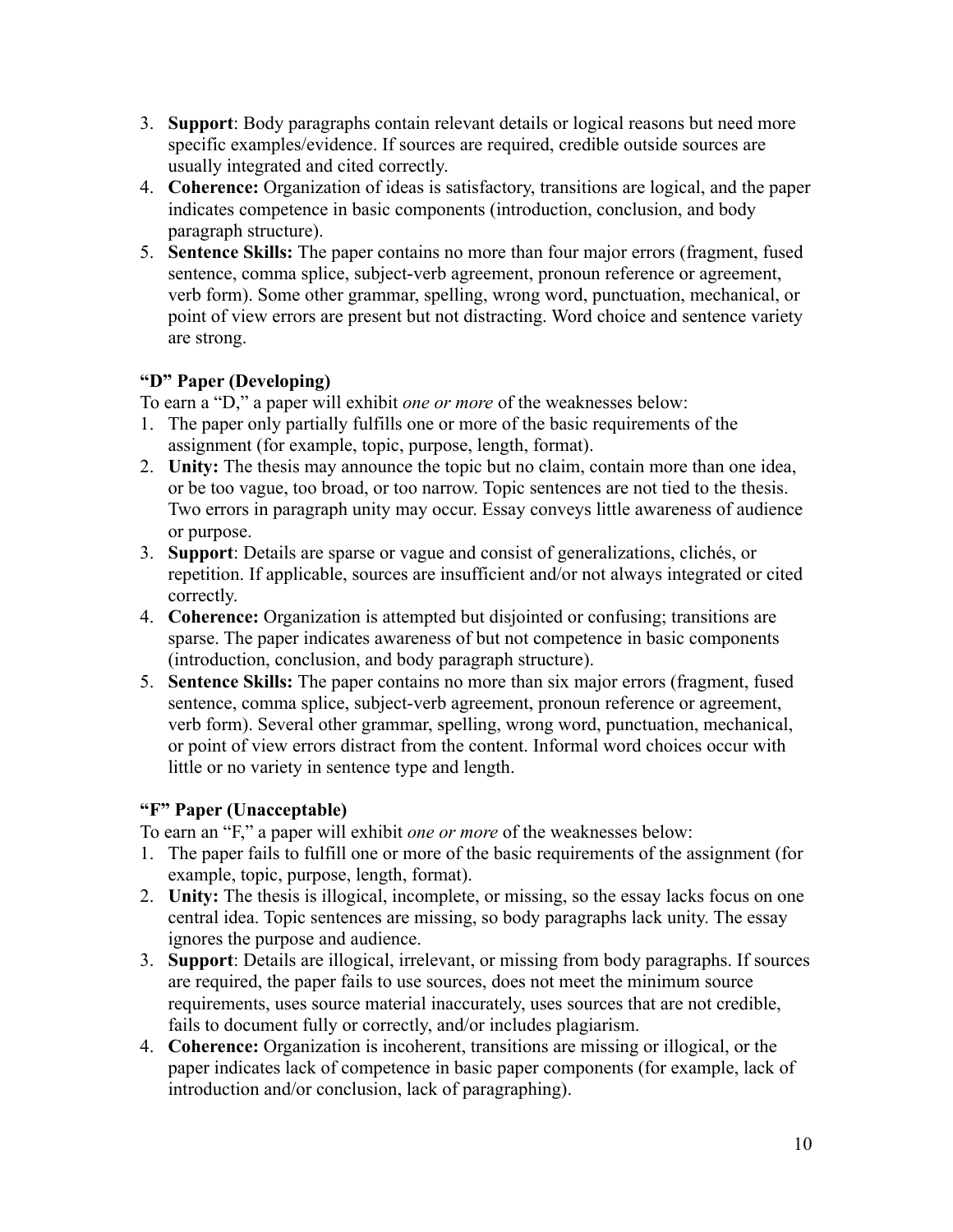5. **Sentence Skills:** Seven or more major errors (fragment, fused sentence, comma splice, subject-verb agreement, pronoun reference or agreement, verb form) occur with numerous other grammar, spelling, wrong word, punctuation, mechanical, or point of view errors. Word choice is often inaccurate, immature, or inappropriate. Multiple sentence structure/syntax errors make the paper difficult or almost impossible to read. If one type or a combination of types of errors, regardless of whether they are major or minor, seriously affects the readability of a paper, it will receive an "F."

#### **No Essay (0)**

Any essay, or other assignment, not written and turned in receives a Zero and is averaged into the student's grade as such. Except in special circumstances, teachers will not grade late work, so the assignment must be turned in on time, and teachers do not allow make-up assignments for work missed, or re-writes to improve the grade given. As in the "real world," the job must be done right the first time, and completed on time, or no credit is given.